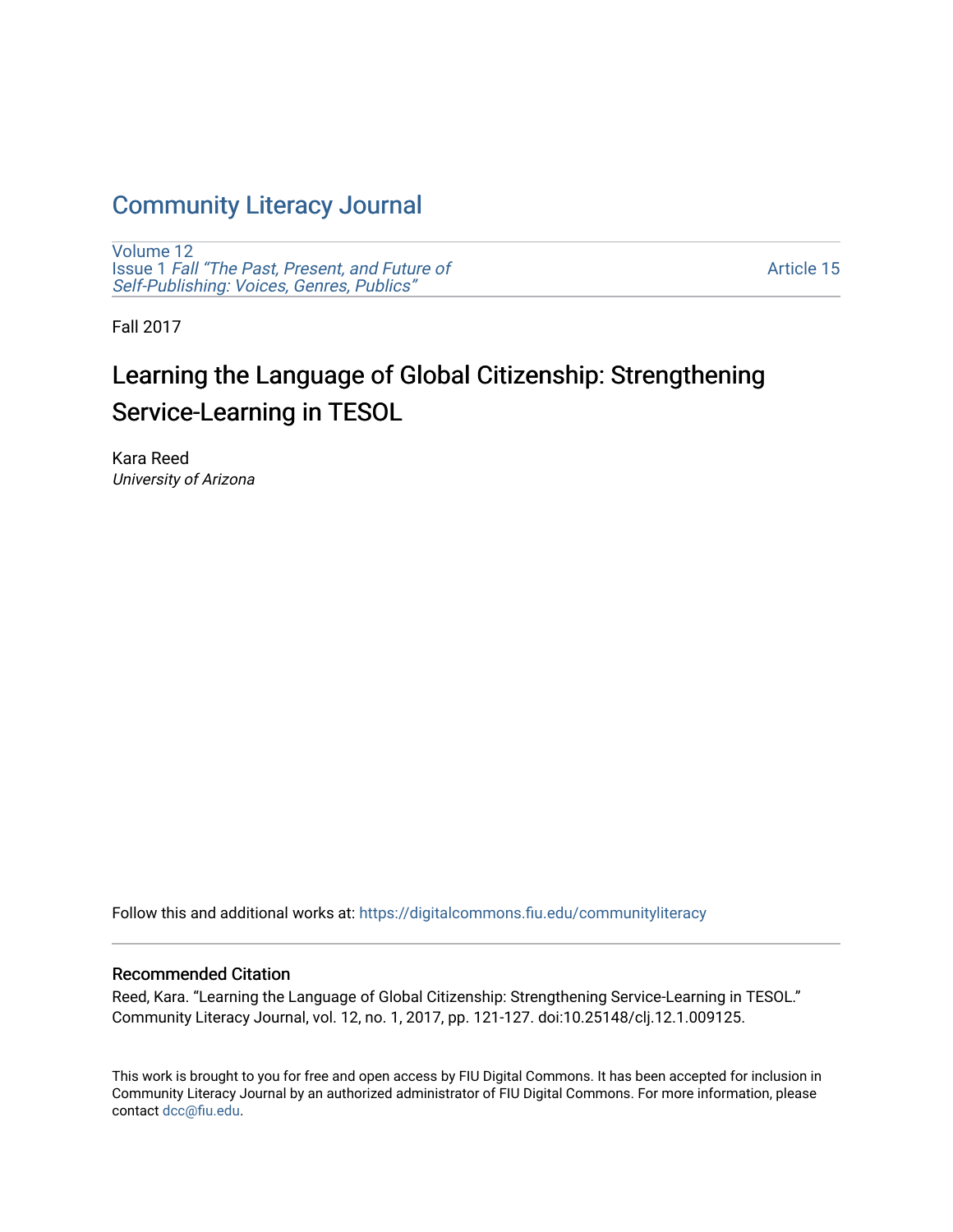### **Learning the Language of Global Citizenship: Strengthening Service-Learning in TESOL**

*James M. Perren and Adrian J. Wurr (Eds.)* **Common Ground Publishing, 2015, pp. 624**

### *Reviewed by Kara Reed*

**University of Arizona** 

**D**espite my best efforts, I frequently found myself in the position that I feared most:<br>sitting and being present with the family...<br>In my other volunteer experiences, that isn't usually *myself in the position that I feared most: sitting and being present with the family . . . In my other volunteer experiences, that isn't usually a requirement . . . I think that "doing" makes my encounters with injustice bearable for me. "Being" is hard, but maybe the act of being present with this* 



*family and allowing myself to be seen by them was a gift. It was a gift for me and it is something that will be with me for the rest of my life. —Student participant in Grassi and Armon, Chapter 16.*

As seen in the quote from Grassi and Armon's study above, effective servicelearning programs and projects can provide participants with meaningful experiences that are distinct from other social contribution or volunteer efforts, and can facilitate reflection, awareness, and reconstruction of their views and attitudes towards marginalized populations, such as by helping participants break down stereotypes and recognize challenges that the marginalized face.

Perren and Wurr introduce their goal for the edited collection *Learning the Language of Global Citizenship: Strengthening Service-learning in TESOL* as advancing scholarship in service-learning in the field of TESOL (Teaching English to Speakers of Other Languages), while recognizing that many community organizations and partnerships unquestionably value the skills and benefits that English-language learners bring. The first volume of *Learning the Language of Global Citizenship*, published eight-years prior, introduced the groundwork for approaches and research in domestic and international service-learning efforts. This second volume extends the first by providing a variety of insights into approaches and strategies for researching, teaching, and administrating effective service-learning programs and projects with culturally diverse language users and learners.

Throughout the collection, the researchers and contributing authors show their sensitivity and attention to participants who have traditionally been marginalized, taking approaches such as framing service-learning relationships as mutually beneficial, terming learners as ELLs (English-language learners) or participants,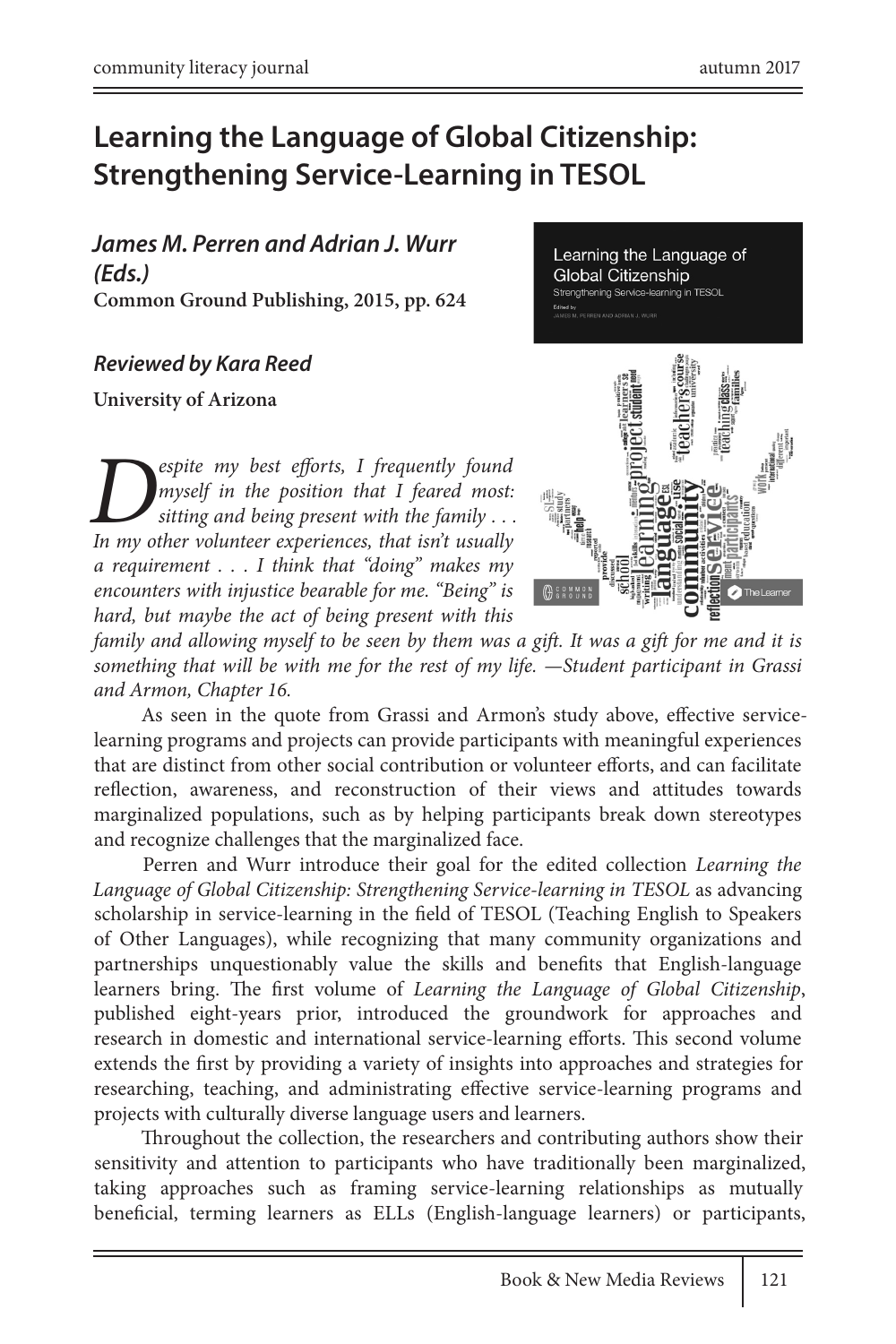and giving participants the option of using or not using their real names in the publication. Most authors contextualize their approach, recognizing some dissonance in the way service-learning projects typically frame ELLs as the served, and seeking to frame the mutually beneficial roles of all participants.

The collection is organized by context and purpose of the collaboration with the community partner. For example, chapters report on studies which investigate service-learning partnerships of university students with Intensive English Programs and within a variety of academic, community, and professional contexts (Parts I, II, III), as well as those which investigate teacher-education classes partnering in a variety of US and international contexts (Parts IV, V, VI). Within these divisions, readers can additionally find a variety of foci in the chapters. In the first three parts, for example, Leanne Cameron considers the long-term impacts and implications of ELLs engaged in education for social justice (Chapter 3), Rachael Wendler Shah examines community members' perspectives, making recommendations for framing the partnership and designing the curriculum (Chapter 7), and Netta Avineri explores pre-service teachers' intercultural interactions and self-awareness of shifting identities developing through service-learning encounters (Chapter 8). In the latter three parts, for example, Santoi Wagner and Jacqueline G. Lopez address the challenges and support needed for international student teachers (Chapter 11), Elizabeth Grassi and Joan Armon examine the impact and relevance of immersing pre-service teachers in a new culture and language with local immigrant families (Chapter 16), and Denise Blum uses Critical Race Pedagogy (CRP) to interrogate discourse that promotes English as a dominant language (Chapter 20).

In Chapter 7, "'It was Sort of Hard to Understand Them at Times': Community Perspectives on ELL Students in Service-Learning Perspectives," Rachael Wendler Shah investigates the perspective of community member participants, while interrogating a problematic power dynamic implied by a traditional service-learning paradigm. Through interviews with a high school teacher partner and three of her students who self-identified across a range of social and linguistic boundaries including Latino/a, LGBTQ, bilingual, with close family connections in Mexico— Wendler Shah examines the "shifting notions of who the 'expert' is in the relationship" (169). She notes that differences in age and education level between university and high school students in service-learning exchanges tend to bring a traditional server and served power dynamic, and in this study, she explores how that may be disrupted by the participants' perceptions of language proficiency and cultural familiarity.

The high school teacher in Wendler Shah's study reported that her students who had in the past worked with "*mainstream* college classes"— tended to feel "really nervous" working with college students, whom they perceived to be "so much better than [themselves]" (175–76). Wendler Shah explains that the teacher saw a tremendous impact from her framing: a service-learning exchange with partners who didn't speak English as their first language, who sounded like them or had even more grammatical challenges, who were the best and brightest from other countries. The sophomore high school student in the study suggested that other high school underclassmen should be partnered with international students so that all the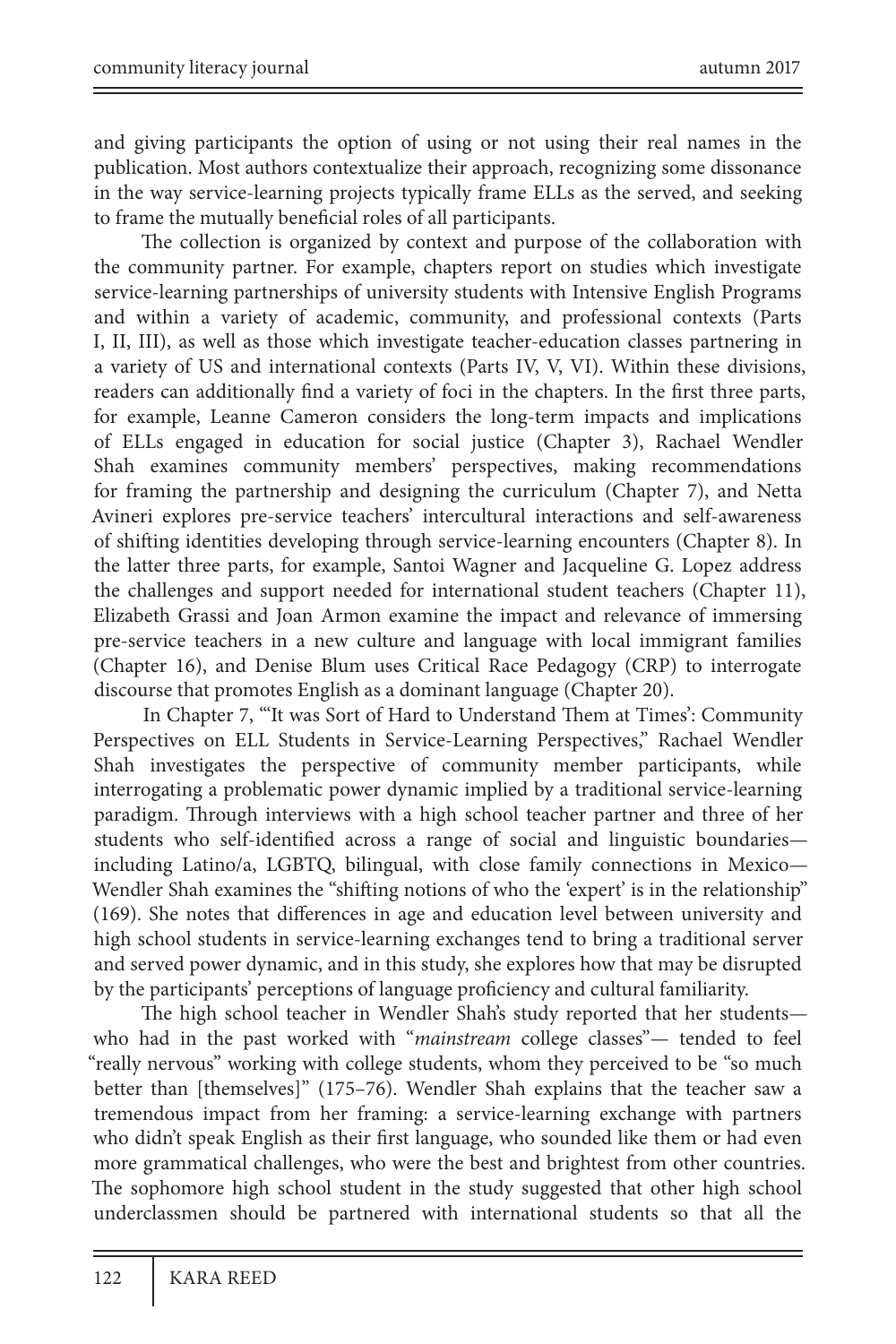students would be on a more equal level. The interactions of language proficiency with other markers associated with power, such as age and education, were evident as this student explained his feeling that "if [my partner] was a [native Englishspeaking] student from here in college that I wouldn't have been on the same level as them, like I would have been far behind of what level they were on" (177), implying that the international student's English proficiency pulled them down to his level.

The power shift appeared to be influenced not only by language skill but also by the ELL's international status or experiences of living in an unfamiliar country. As the high school students recognized the more personal challenges their partners faced as well, they expressed feeling "pity" or sympathy for the loneliness and homesickness their international student partners must be feeling at being so far from home. Wendler Shah reflects on the questions that arise from this reversal of attitudes and power toward who is being served by whom. In this case, while the disruption of the power dynamic may raise the high school students' awareness for the issues the international students encounter, Wendler Shah notes that the imbalance of power had merely been reversed, not made more equal, and that this can result in international students feeling disempowered or reticent to speak for fear of being perceived as unintelligent (179).

Two significant recommendations arise as takeaways for building servicelearning partnerships with ELL participants. A key insight that Wendler Shah highlights from the high school teacher in the study is the importance of building the partnership as equal and intentionally and verbally framing that in the partnership to the partner groups. The instructors recognized a potentially problematic power dynamic if the college students were positioned only as "mentors" to the younger high school students, so they shifted the curriculum such that both groups were positioned as experts, re-structuring the partnership around areas of strength that each group would bring. Additionally, as is a theme noted throughout several chapters in this collection, Wendler Shah identifies ongoing reflection by both students and instructors as key for connecting the experience to learning. In this case, regular reflection and discussions by the instructors allowed them to adapt as necessary to nuanced interactional or cultural dynamics between students, such as those influenced by gender, sexuality, neurodiversity, economic background, and language proficiency. Reflecting with students led to opportunities to address what was going well, as well as interactions that were "just plain weird," leading to open discussions regarding topics such as cross-cultural norms (184).

In Chapter 16 "Re-envisioning Teacher Preparation: The Transformative Power of Teachers Studying 'Abroad' in the Neighborhood," Elizabeth Grassi and Joan Armon introduce a community-based Spanish-English exchange program. The program shifted in design from 2006 when it began, and this study reports on four semesters interspersed between 2007 and 2013. Grassi and Armon introduce contextual factors that influence their programmatic goals, including diverse students in the community and pre-service teachers who were 90% white females who spoke only English, a nationwide trend. The key theoretical perspectives that they introduce to frame their approach are an awareness of the "funds of knowledge" that diverse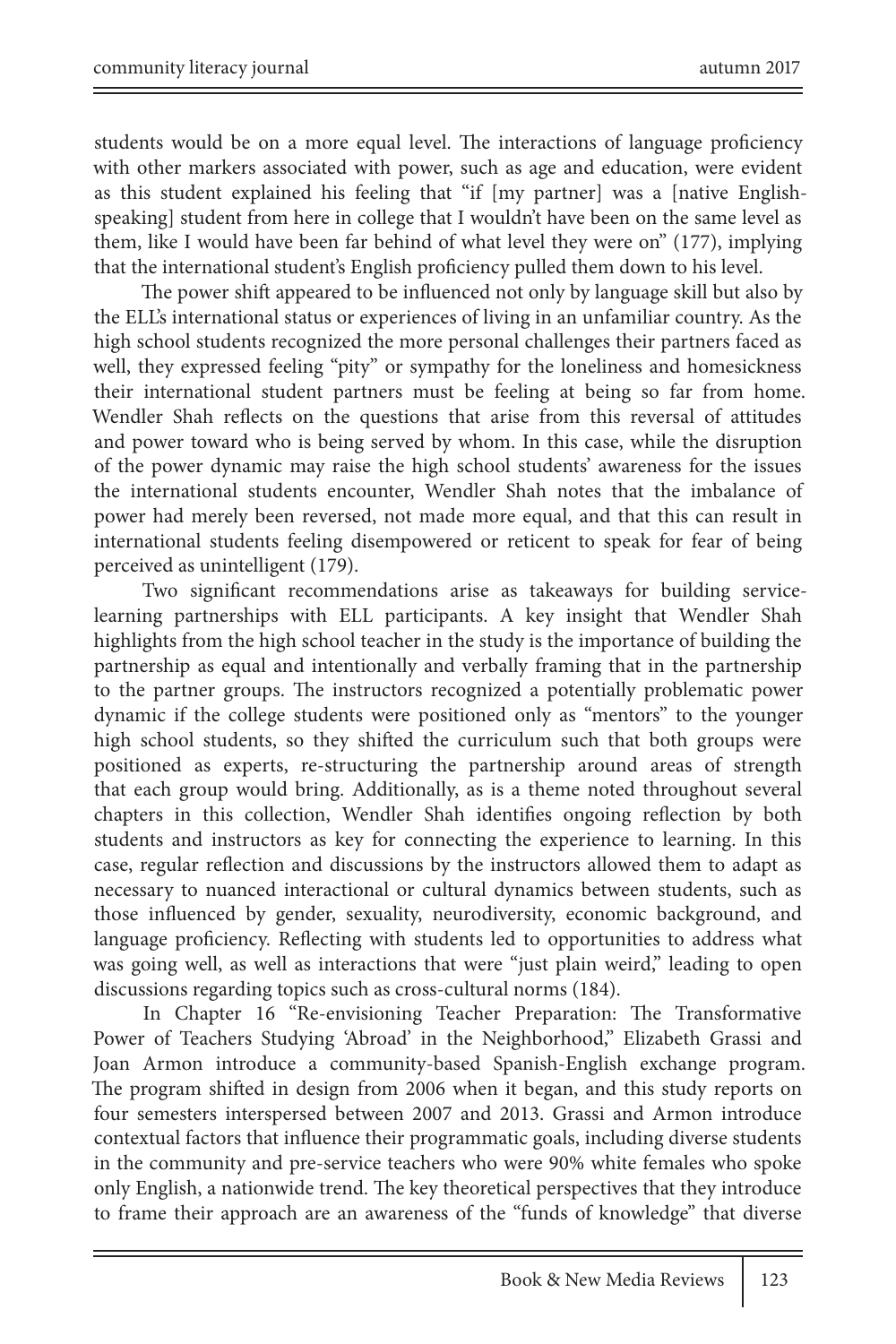students bring through the value of their experiences as well as an emphasis on a "paradigm change" (431), allowing pre-service teachers to gain awareness through positioning the immigrant families in positions of power by hosting the pre-service teachers for visits solely in Spanish for the first half of the exchange period.

The methodology of the study included active ethnography, with the preservice teachers—that is, as students—writing field notes after each visit and reflections throughout the exchange, and these were analyzed for recurrent themes. Grassi and Armon explored the themes for pre-service teachers' awareness and paradigm shifts, as well as applications for teacher education. In early visits, some students reported feelings of awkwardness when not knowing the culturally appropriate behavior and even expressed anger at being "made uncomfortable and made to feel out of place—especially in their home country, by someone who is different than them" (437), in the words of one student participant in a first reflective essay. Grassi and Armon note that ELL students also experience culture shock when they are in a class where things are done differently, and that this program could address what is often a gap in teacher training for dealing with this felt sense of disorientation. In addition to these observations about themselves, students also reflected on their discovery of the challenges that immigrant families faced as well as questioned their own beliefs or biases.

These inward and outward reflections based in experience, in which the power dynamic has been shifted, may be critical steps in a stage of advocacy that Grassi and Armon suggest is needed in teacher education. They draw from Coleen Wiessner and Jack Mezirow in suggesting that social action is a form of learning that can lead to future action, and conclude that with demographics as they are in schools today, a needed part of teacher education is "experiential learning and motivation to confront their biases and ignorance of the cultures, languages, histories, successes, and challenges of the 'other'" (461). Some pre-service teachers' reflections that came later in this study indicate that they were making this move, such as by responding to family and friends who made racist comments, explaining the struggle that immigrants often go through or the respect of which they are worthy.

In Chapter 20 "'Because I Want to Serve the Gringos': Critical Race Pedagogy and Teaching English in Mexico," Denise Blum suggests that coupling Critical Race Pedagogy (CRP) with service learning in teacher education can provide an approach to problematize and challenge the tendency to accept and promote the teaching of English around the world. To provide background on her approach and the context of her study, she introduces the growth of international service-learning on university campuses as aiming to increase global awareness but often falling short of altering student perspectives and instead result in "reproduc[ing] hierarchical power relations between students and local community members" (543). She suggests that while Tania Mitchell advocates for a critical approach that works toward authentic relationships and redistribution of power within a social change orientation, there is little direction on how to accomplish that.

With CRP, based on Critical Race Theory, as the framework for selecting readings and reflection activities, Blum first led a group of ten teachers through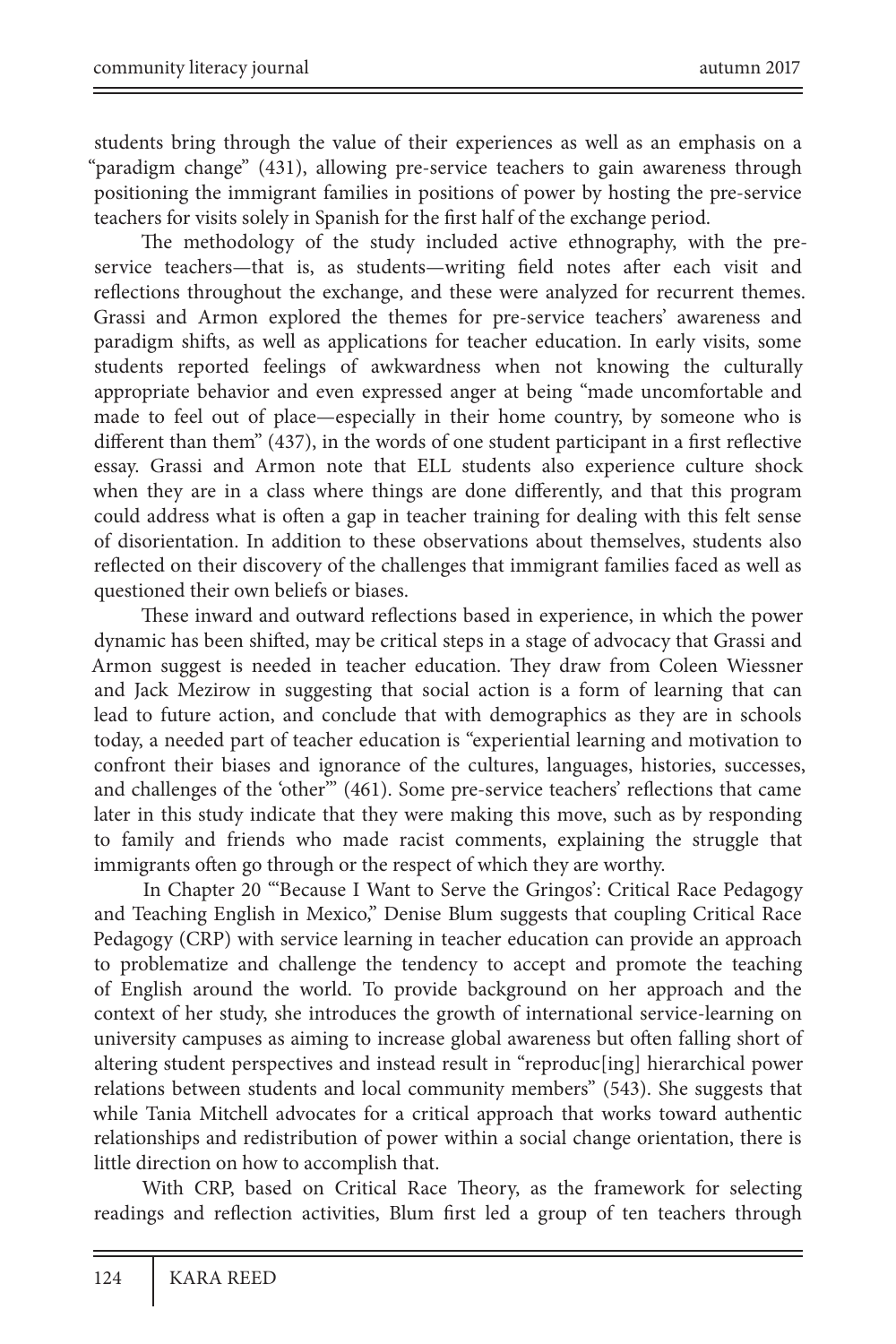course content focused on topics such as globalization and Mayan social issues and included pre-departure face-to-face and online discussions. The course then included two weeks teaching English to an immigrant service-worker population in Playa del Carmen. Her goals for the course included four elements, including understanding power and positionality issues, serving through teaching, reflecting to discover biases, and improving both teaching methods and attitudes toward immigrant students. Teachers' narratives in the study reflect their observations, such as regarding their own need to adjust to the challenges of teaching here and a recognition of wanting to "prioritize the needs of the students and their families above . . . efficiency and authority" (555). Reflecting on the course readings, teachers identified their concerns for the impact of tourism on the devaluing of the people's labor as well as the conflict they felt toward the exploitation of the laborers caused by tourism.

Blum notes that teacher education courses often include topics in multiculturalism but that the combination of service learning with Critical Race Pedagogy (CRP) pushes students to move beyond "acknowledging 'difference' and to begin to deconstruct and interrogate power relations and their roots in the target community and larger society" (560). I interpret her approach as giving service learning the function of tying experience to academic goals and CRP as providing the necessary framework for pushing participants to shift their attitudes and behaviors as they reflect on their own positions on "what 'good' means to whom, and how we get there" (561). Teachers' reflections illustrate success in attitude shifts, as several expressed a sympathetic awareness of the working and living situations of the students they taught as well as the conflict that they felt toward their own participation in teaching English that would perpetuate the exploitative business of tourism in Playa del Carmen. Blum states that the goal of the project was to create a "truly emancipatory [international service-learning] project" (543) that might lead beyond personal transformation to social transformation of oppressive structures, so further steps may be needed to investigate whether the teachers' critical reflections on attitudes impacted either short-term or long-term interactions.

Throughout these chapters, two themes arise from the discussions and findings in the studies in this collection, and the approaches in the different chapters can provide insights to researchers, instructors, and administrators who are interested in service learning as a socially impactful and transformative approach and pedagogy.

The first theme that arises is the imperative for reflection throughout the service-learning collaboration. While all the researchers used reflection as data points, a number emphasized the need for reflection as part of the learning process (e.g. Wendler Shah). A couple of researchers emphasized the need for training the participants to consciously reflect (e.g., Permensky) as well as the need to train teacher educators to guide the reflection, especially in cultures where reflection hasn't been received much attention (e.g., Rejeki Murtinengsih). As a research strategy, the reflections provided meaningful insights into participants' thinking and shifts in thinking. As a teaching strategy, the reflections provided the participants with opportunities to integrate what they were experiencing with what they were thinking and learning.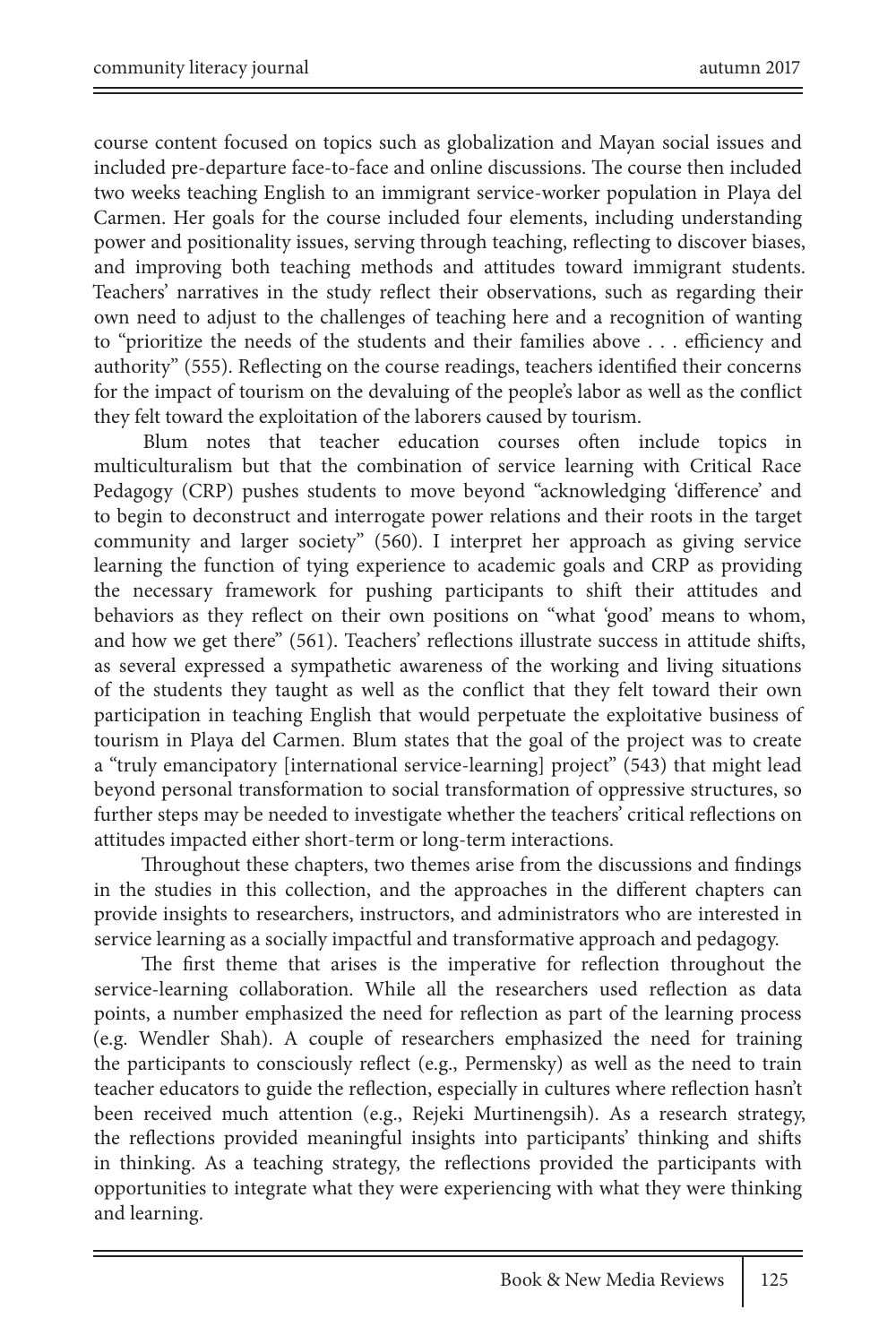The second theme that emerges is the variety of approaches to service learning and variety of goals for the service-learning projects, depending on the objectives that the course or program has for participants. Readers may be interested in how researchers or programs sought and negotiated mutually beneficial goals in the collaborations, as well as how researchers or programs approached the dissonance and power dynamics involved in situating who provides service and who is served. Researchers frame their service-learning approaches with a variety of goals: for example, goals of promoting a participatory citizen with further developed skills such as in attitudes or leadership, or with explicit social justice aims such as building genuine relationships and changing unequal power structures. See Mitchell's article "Traditional vs. Critical Service-Learning" for further distinctions between these approaches to service learning.

Each researcher in this collection acknowledges power dynamics negotiated within their service-learning programs and projects, and each arrived at or reported on their approach to dealing with the framing that contributes to those dynamics. While Mitchell differentiates a "critical" social justice aim from "traditional" service learning goals, another question has emerged through the variety of partnerships in this collection: how else can the partnership be framed, perhaps without any participant as recipient of service or as provider of service?

For example, some service-learning experiences in this collection include "service" provided to each other, and some include a product outcome as a service provided for a community partner in which the students benefit from the opportunity to participate in a professional development experience. Other experiences are framed with mutually beneficial goals rather than "service" from either side of the partnership. The authors respond to the term *service* in a variety of ways. For example, Cameron (Chapter 3) frames both groups in the partnership as having a "service" requirement. Miller and Kostka (Chapter 4) frame the partnership as a project, outlining the roles of each partner group. Wendler Shah (Chapter 7) distances "served" from the term's definitional and connotative meanings with quotation marks and additionally addresses when participants felt that they were serving others.

The collection editors Adrian Wurr and James Perren suggest in their introduction that service learning and TESOL are becoming more visible and that there are questions as to whether the partnerships can be as mutually beneficial as they are billed to be. Marshall has raised the challenge beyond mutually beneficial partnerships to "creat[ing] relationships that neither ignore the realities of social inequality in our society nor attempt to artificially homogenize all people in the service-learning experience" (58–59). She frames this within the approach of critical service learning with a "service" component, yet community literacy scholars, community members, and educators will find this collection useful in seeking to recognize and consider the realities of social inequality while setting goals, organizing logistics, and framing the partnership—with or without a giver or receiver of *service*. The collection's authors show that community or service-learning partnerships with ELLs can be mutually beneficial for participants as well as have socially impactful